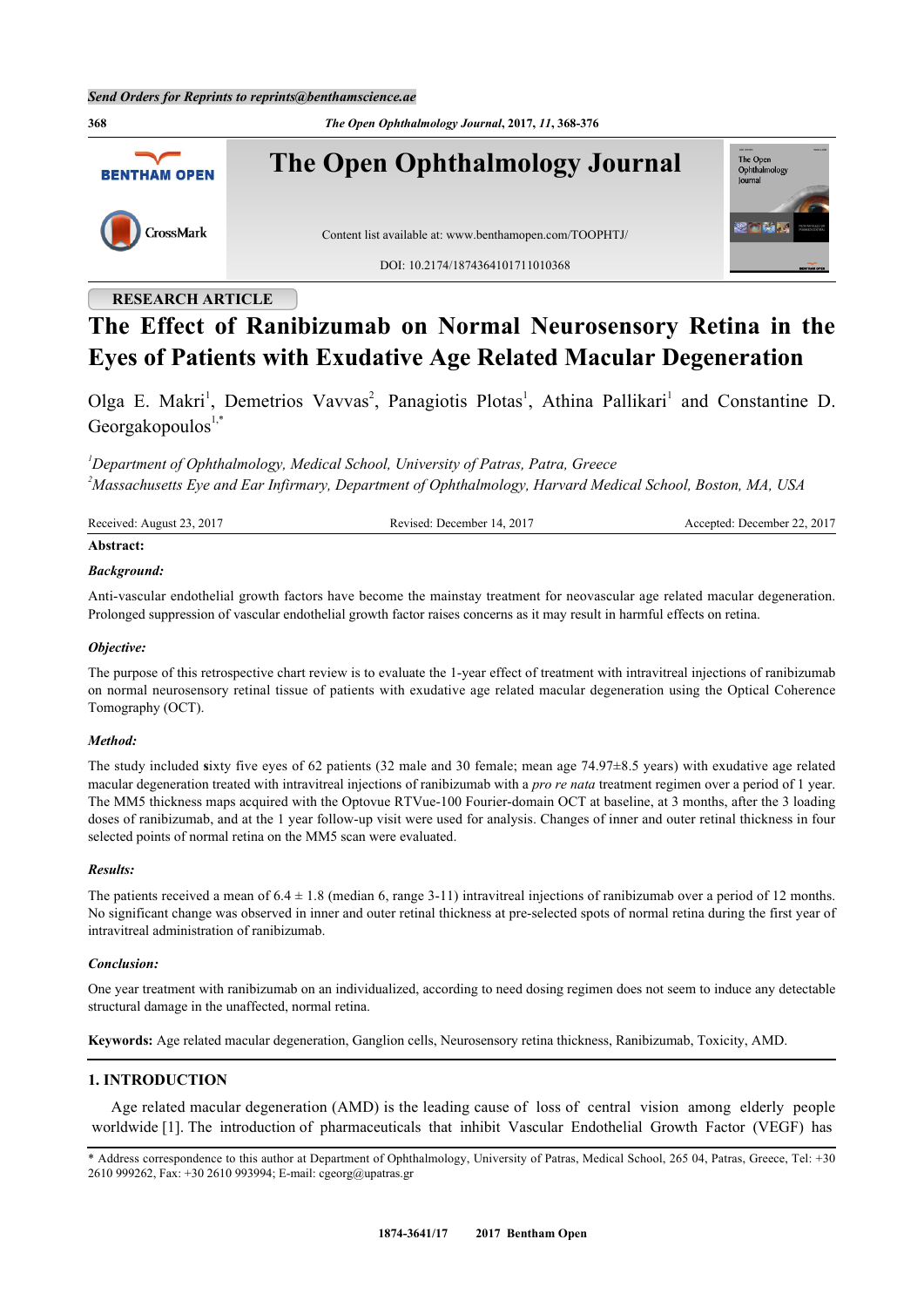revolutionized the management and has become the mainstay treatment for exudative or neovascular AMD (nvAMD) [\[2](#page-6-1)]. Ranibizumab is a high-affinity humanized recombinant monoclonal antibody fragment that neutralizes all VEGF-A isoforms. It has been approved as a treatment for nvAMD, diabetic macular edema, macular edema secondary to retinal vein occlusion and visual impairment due to myopic choroidal neovascularization (CNV) or other types of CNV [\[3](#page-6-2)].

Management of nvAMD requires prolonged periods of treatment with multiple intravitreal injections of anti-VEGF agents. However, results from experimental studies have highlighted the neurotrophic, neuroprotective and neuroregenerative properties of VEGF-A in a variety of nervous tissues and cells, including photoreceptors and ganglion cells, indicating the critical role of VEGF-A in the adult retina [\[4](#page-7-0) - [6\]](#page-7-1). Therefore, prolonged suppression of VEGF with anti-VEGFs like ranibizumab has become an important consideration as it may result in harmful downstream effects on retinal tissue.

After 2 years of monthly ranibizumab administration for nvAMD, 9% and 10% of participated patients in the phase III MARINA and ANCHOR studies, respectively, had lost at least 15 letters accompanied by an increase in retinal pigment epithelium (RPE) pigmentary disturbances and with increase in the area of the lesion. The authors attributed this observation to photoreceptor loss from the process of the CNV itself while they could not exclude the plausibility of ranibizumab toxicity due to the suppression of VEGF and its neuroprotective role [[7](#page-7-2)]. Horsley *et al*. found no significant change on the mean peripapillary retinal nerve fiber layer (RNFL) thickness in patients with nvAMD treated with an average of 13.4 intravitreal injections of ranibizumab over a period of about 20 months [\[8](#page-7-3)]. Similarly, total and nasal RNFL thickness was not adversely affected in patients that had been administered at least 10 ranibizumab injections [[9\]](#page-7-4). However, different results were found from Martinez-de-la-Casa *et al*. who in a prospective controlled study found that treatment with a mean of 4.8 intravitreal injections of ranibizumab over a period of 12 months resulted in significant RNFL thinning [[10\]](#page-7-5). The RNFL evaluation is a surrogate marker of axonal health of retinal ganglion cells (RGCs) in clinical field and RNFL thinning in patients administered ranibizumab could be attributed to the Intraocular Pressure (IOP) fluctuations or to the neurotoxic effect of ranibizumab itself on ganglion cells [\[11](#page-7-6)].

Consequently, there is an increasing concern about the possible toxic effects of prolonged inhibition of VEGF on healthy intraocular tissues of eyes undergoing repeated intravitreal injections of ranibizumab. The purpose of our study was to investigate ranibizumab's possible toxicity in neurosensory retina in patients with nvAMD treated with ranibizumab on an as needed [*pro re nata* (PRN)] basis over a period of 12 months. The thickness of normal areas of neurosensory retina was used as a potential objective morphologic sign of retinal toxicity.

### **2. MATERIAL AND METHODS**

This is a single-center retrospective chart review of patients treated with intravitreal injections of ranibizumab for nvAMD in the medical retina division of the Department of Ophthalmology of the University Hospital of Patras. The Institutional Review Board of the University Hospital of Patras approved the study with a waiver of informed consent.

Eligible patients were treatment naive patients diagnosed with nvAMD and treated for at least 1 year with intravitreal injections of 0.05 mL of 10 mg/mL solution of ranibizumab (Lucentis; Novartis Pharma S.A.S., Huningue, France) on a PRN basis. According to that treatment scheme, 3 monthly injections are administered as a loading dose and thereafter retreatment is given if best-corrected visual acuity (BCVA) is decreased compared with the previous visit or if signs of active CNV are found, like new hemorrhage on dilated fundus examination or fluid accumulation on Optical Coherence Tomography (OCT) examination [[12](#page-7-7)]. Eligible patients should also have been examined with the MM5 grid scanning protocol of RTVue-100 Fourier-domain OCT (software version 5.1.0.90; Optovue Inc., Fremont, CA, USA) before ranibizumab administration and at 3 months, after the 3 loading doses of ranibizumab, and at the 12 month visit.

Exclusion criteria were any pervious treatment with other anti-VEGF agents like pegaptanib, bevacizumab or aflibercept and history of photodynamic therapy or thermal laser photocoagulation for CNV. Patients with anomalies of the vitreoretinal interface and other phenotypes of nvAMD, like retinal angiomatous proliferation, polypoidal choroidal vasculopathy were not eligible for the study. Cases with lesions that extended to the boundaries of the MM5 measurements were also excluded. Furthermore, patients with diabetes, pseudoexfoliation syndrome, ocular hypertension, glaucoma or other optic nerve disease or any ocular inflammation were excluded. Any history of vitreoretinal surgery at any timepoint or history of cataract surgery within 6 months of treatment initiation were also exclusion criteria.

Medical records of the eligible patients were reviewed for age, sex, treated eye, IOP at baseline and last examination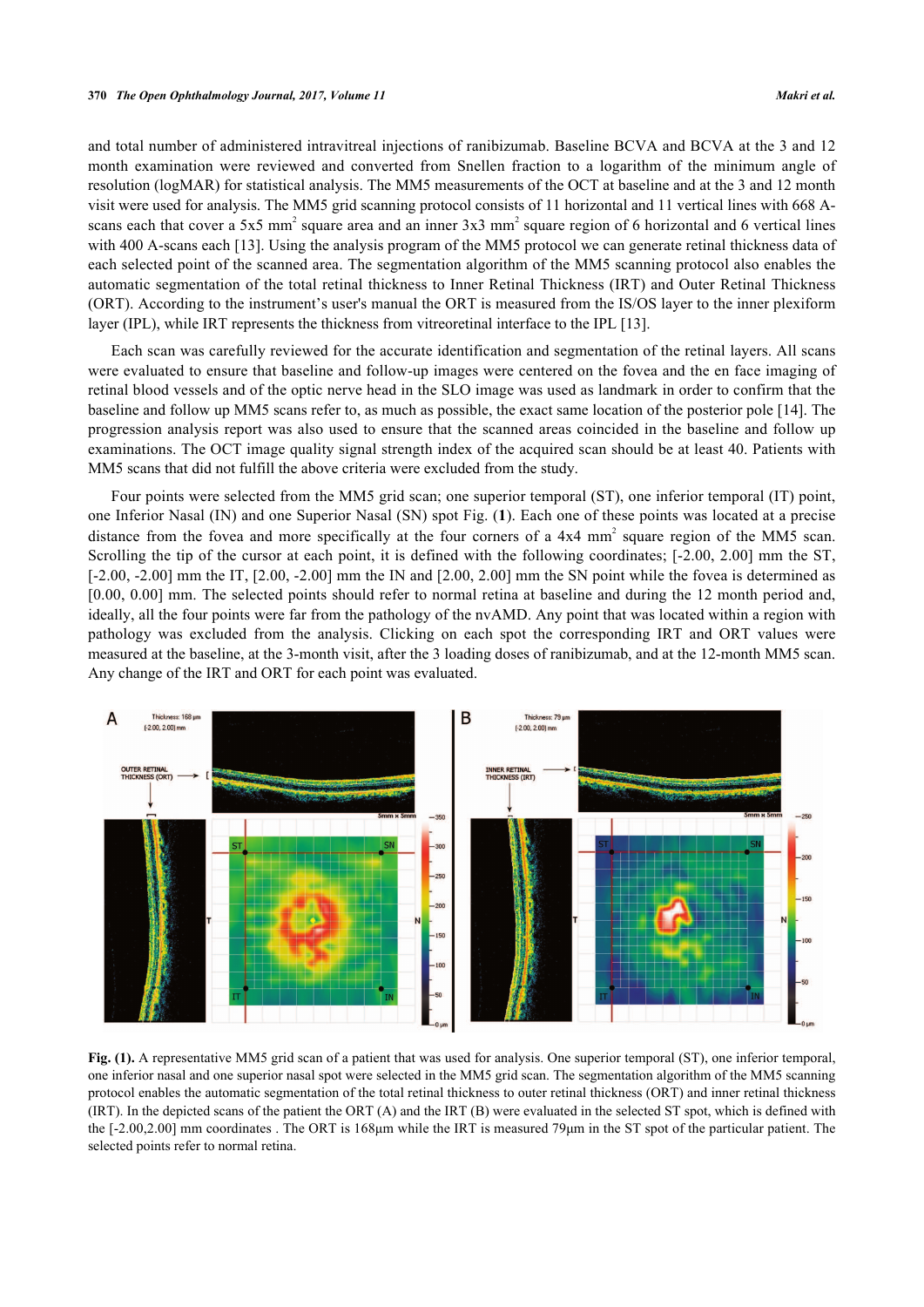# **3. STATISTICAL ANALYSIS**

Statistical analysis was performed with SPSS 21.0 software (SPSS, Inc., Chicago, IL). The sample size in this study was calculated as at least 30 patients with a significance level  $\leq 0.05$ , and a statistical power of 0.9. The sample size calculation was based on the results of similar prior study[[10\]](#page-7-5). All variables were tested for normality with the Kolmogorov-Smirnov test. The paired sample Student's *t*-test was performed for pair-wise comparisons of parametric values. Repeated measures ANOVA was used to compare parametric values with Bonferroni post hoc test for comparisons between values within subjects. Friedman non-parametric test was used to compare repeated measures for non parametric values. Wilcoxon signed-rank tests were conducted for post hoc comparisons between observations within subjects. A level of  $p < 0.05$  was considered to be statistically significant.

## **4. RESULTS**

Records were available for 157 patients who had received intravitreal injections of anti-VEGF agents for nvAMD between March 2009 and January 2016. Sixty five eyes (31 right and 34 left eyes) of 65 patients (31 male and 34 female; mean age  $74.97 \pm 8.5$  years) fulfilled all the inclusion/exclusion criteria and were included in the study. The patients received a mean number of  $6.4 \pm 1.8$  (median 6, range 3-11) intravitreal injections of ranibizumab over a period of 12 months. Mean BCVA at 12 months visit was statistically significantly higher compared to baseline ( $p = 0.036$ ). The mean IOP at the 12-month examination did not differ significantly from the baseline IOP ( $p = 0.155$ ). No ocular or systemic adverse events were reported during the treatment period. Characteristics of the patients included in our study are summarized in (Table **[1](#page-3-0)**).

<span id="page-3-0"></span>

| Table 1. Characteristics of the patients included in the study. |  |  |  |
|-----------------------------------------------------------------|--|--|--|
|                                                                 |  |  |  |

| Patients Characteristic                                |                  |  |
|--------------------------------------------------------|------------------|--|
| Number of patients                                     | 65               |  |
| Age at baseline (mean $\pm$ SD), years                 | $74.97 \pm 8.5$  |  |
| Sex (Male, Female)                                     | 31, 34           |  |
| Study eye (Right, Left)                                | 31, 34           |  |
| Number of ranibizumab injections (mean $\pm$ SD)       | $6.4 \pm 1.8$    |  |
| Best-corrected visual acuity (logMAR) [median (range)] |                  |  |
| Baseline                                               | $0.70(0.1-3.0)$  |  |
| 3 months                                               | $0.40(0-3.0)$    |  |
| 12 months                                              | $0.30(0-3.0)*$   |  |
| Intraocular pressure (mean $\pm$ SD)                   |                  |  |
| Baseline                                               | $15.72 \pm 3.65$ |  |
| 12 months                                              | $16.22 \pm 3.03$ |  |

\*Statistically significantly higher compared to baseline ( $p = 0.036$ )

The average IRT and ORT measured at baseline, after the three loading doses of ranibizumab and at the 12 month examination in the 4 selected extrafoveal points of normal retina are provided in Table (**[2](#page-3-1)** and **[3](#page-4-0)**). Although there was a minimal trend of reduced IRT and ORT, no statistical significant change was observed in IRT or ORT at the selected spots of normal retina during the first year of intravitreal administration of ranibizumab (Table **[2](#page-3-1)** and **[3](#page-4-0)**).

<span id="page-3-1"></span>**Table 2. Inner retinal thickness measurements. The average inner retinal thickness measured at baseline, after the three loading doses of ranibizumab and at the 12 month examination in the 4 selected extrafoveal points of normal retina. Parentheses denote the number of patients that were evaluated at each point.**

| <b>Inner retinal thickness</b> |                    |                     |                      |      |
|--------------------------------|--------------------|---------------------|----------------------|------|
|                                | <b>Baseline</b>    | <b>Three Months</b> | <b>Twelve Months</b> |      |
| <b>Superior temporal</b> (57)  | $84.09 \pm 11.91$  | $81.41 \pm 12.39$   | $81.00 \pm 13.18$    | .147 |
| Inferior temporal (60)         | $84.77 \pm 12.57$  | $81.97 \pm 13.60$   | $83.13 \pm 14.25$    | .255 |
| Superior nasal (55)            | $101.93 \pm 13.22$ | $101.70 \pm 10.48$  | $99.20 \pm 13.99$    | .450 |
| Inferior nasal $(62)$          | $101.00 \pm 12.90$ | $100.30 \pm 13.68$  | $96.63 \pm 17.54$    | .099 |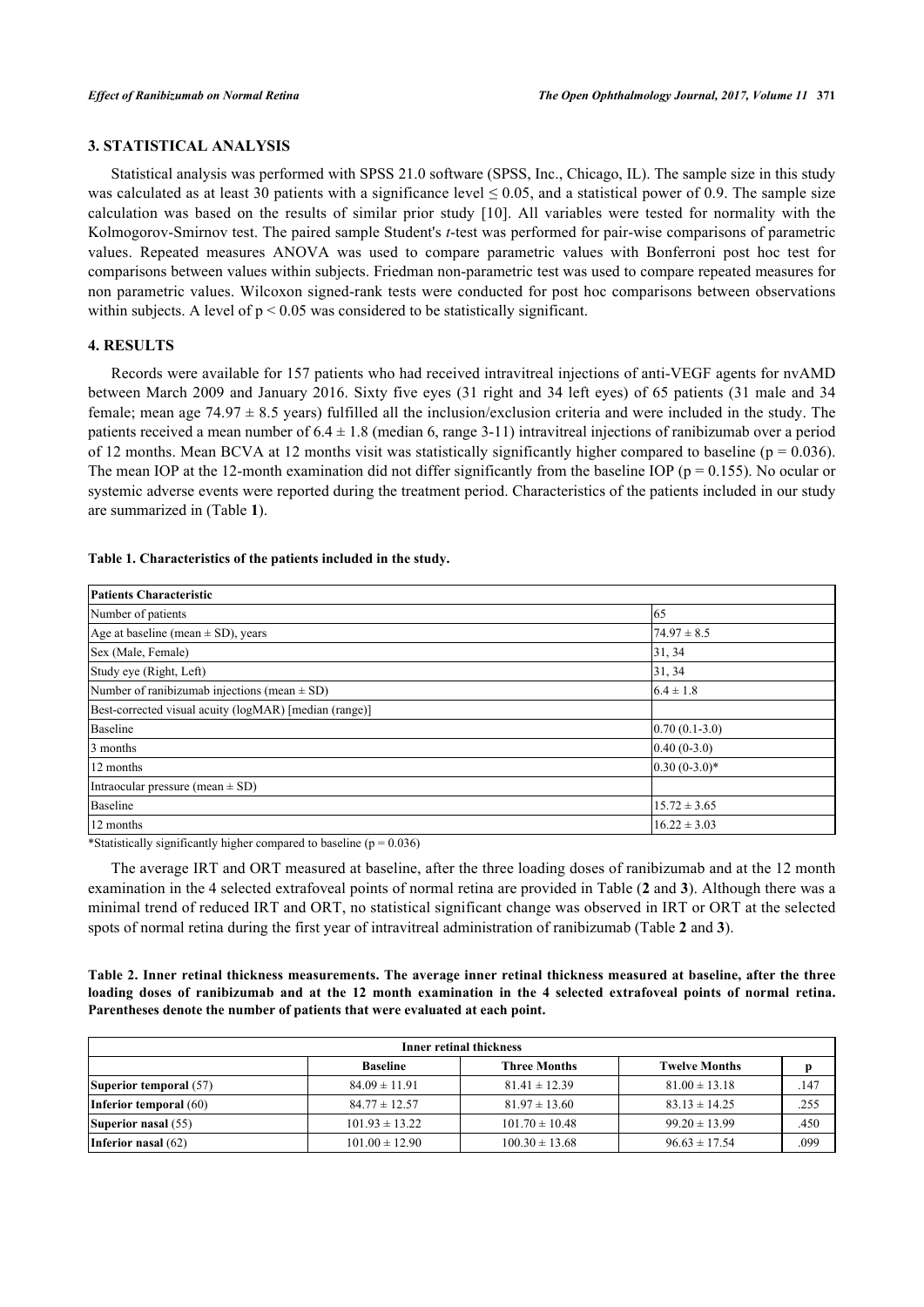| <b>Outer retinal thickness</b> |                    |                     |                      |      |
|--------------------------------|--------------------|---------------------|----------------------|------|
|                                | <b>Baseline</b>    | <b>Three Months</b> | <b>Twelve Months</b> |      |
| Superior temporal (57)         | $157.82 \pm 11.75$ | $155.38 \pm 12.14$  | $157.56 \pm 12.93$   | .375 |
| Inferior temporal (60)         | $154.50 \pm 7.57$  | $153.20 \pm 10.93$  | $153.83 \pm 10.25$   | .741 |
| Superior nasal (55)            | $165.97 \pm 15.27$ | $163.47 \pm 13.30$  | $163.23 \pm 11.62$   | .372 |
| Inferior nasal $(62)$          | $164.47 \pm 15.59$ | $162.77 \pm 14.05$  | $160.43 \pm 13.67$   | .065 |

<span id="page-4-0"></span>**Table 3. Outer retinal thickness measurements. The average outer retinal thickness measured at baseline, after the three loading doses of ranibizumab and at the 12 month examination in the 4 selected extrafoveal points of normal retina. Parentheses denote the number of patients that were evaluated at each point.**

### **5. DISCUSSION**

During the last decade, treatment with intravitreal injections of anti-VEGF agents like ranibizumab has become the standard of care for nvAMD [\[15](#page-7-8)]. Their administration on a PRN basis seems to have excellent results with significant improvement of VA [\[12](#page-7-7)]. Ranibizumab seems to have a favorable safety profile with rare ocular and systemic adverse events [\[16](#page-7-9), [17](#page-7-10)].

Treatment with ranibizumab, however, results in VEGF inhibition, an agent essential for several vital functions. During embryogenesis VEGF acts as endothelial cell growth factor necessary for the development of normal blood vessels [\[18](#page-7-11)], while it has also been shown to have neurotrophic, neuroprotective and neuroregenerative properties in the central nervous system and in the eyes of adult animals [\[4](#page-7-0) - [6](#page-7-1)]. Vascular endothelial growth factor has been detected in ganglion cell layer (GCL), inner nuclear layer (INL), the RPE as well as in a subset of cone photoreceptors. Using a model of ischemia-reperfusion injury model in rats, Nishijima *et al.* showed that VEGF receptor-2 (VEGFR-2), the primary signaling receptor of VEGF is highly expressed as adaptive response to ischemic injury, in the retinal vascular endothelial cells and in the neuronal cells in both the GCL and the INL [\[19\]](#page-7-12). Another study showed that VEGFR-2 is strongly expressed in Müller cells and photoreceptors of the normal adult mouse retina [[6\]](#page-7-1). The expression of VEGF and VEGFR-2 in animal's normal adult eyes denotes a potential endogenous protective, functional or survival role for VEGF-A in the normal retina.

Several experimental studies tried to evaluate the effect of VEGF-A blockade and resulted in controversial conclusions. Targeted inactivation of VEGF-A in the RPE of adult mice resulted in extensive atrophy of the choriocapillaris, marked attenuation of choroid vessels and dysfunction of cone photoreceptors[[20\]](#page-7-13). The neuroprotective role of VEGF-A on RGCs was demonstrated in an experimental animal model of glaucoma that showed that VEGF-A acts directly on RGCs promoting cell survival and that antagonism of VEGF-A function significantly increased the rate of RGCs apoptosis [[21\]](#page-7-14). Intravitreal treatment with VEGF demonstrated protective effect and reduced the apoptosis of RGCs in rats with chronic intraocular hypertension [\[22\]](#page-7-15). On the other hand, another *in vivo* study showed that intravitreally administered anti-VEGFs like bavacizumab and ranibizumab, even at higher doses, had no toxic effect on RGCs of normal rat eyes [[23\]](#page-7-16). Miki *et al.* have also demonstrated that prolonged blockade of VEGF receptors had no toxic effect on normal retina, as this was evaluated with examination of the outer nuclear layer (ONL), RGCs and photoreceptors [\[24](#page-8-0)]. Nevertheless, another study showed a direct survival function for VEGF on Müller cells and photoreceptors and also demonstrated that systemic neutralization of VEGF in mice resulted in increased apoptosis in the INL and ONL associated with retinal function impairment [[6\]](#page-7-1).

In light of data from these animal models concerns have been raised for possible risk of chronic anti-VEGF administration in human eyes. This study retrospectively evaluated the effect of intravitreal injections of ranibizumab on normal retinal tissue in patients with nvAMD treated with ranibizumab for 12 months on a PRN basis. The ORT and IRT at precise points of normal neurosensory retina were used as an objective parameter, using the Fourier domain OCT (RTVue-100) with the MM5 scanning protocol which has demonstrated high reproducibility [\[25](#page-8-1)].

The measurement of ORT corresponds to the thickness from the ellipsoid zone to the IPL that includes, among others, the cell bodies of the photoreceptors and the horizontal, bipolar and amacrine cells of the retina. The IRT of the MM5 protocol represents the thickness measured from vitreoretinal interface to IPL and includes the nuclei of the ganglion cells and the layer of optic nerve fibers. According to our results none of the above structures were affected, as far as morphology/thickness is concerned, in 4 pre-selected points of normal retina after 12-month treatment with intravitreal injections of ranibizumab in a PRN dosing regimen.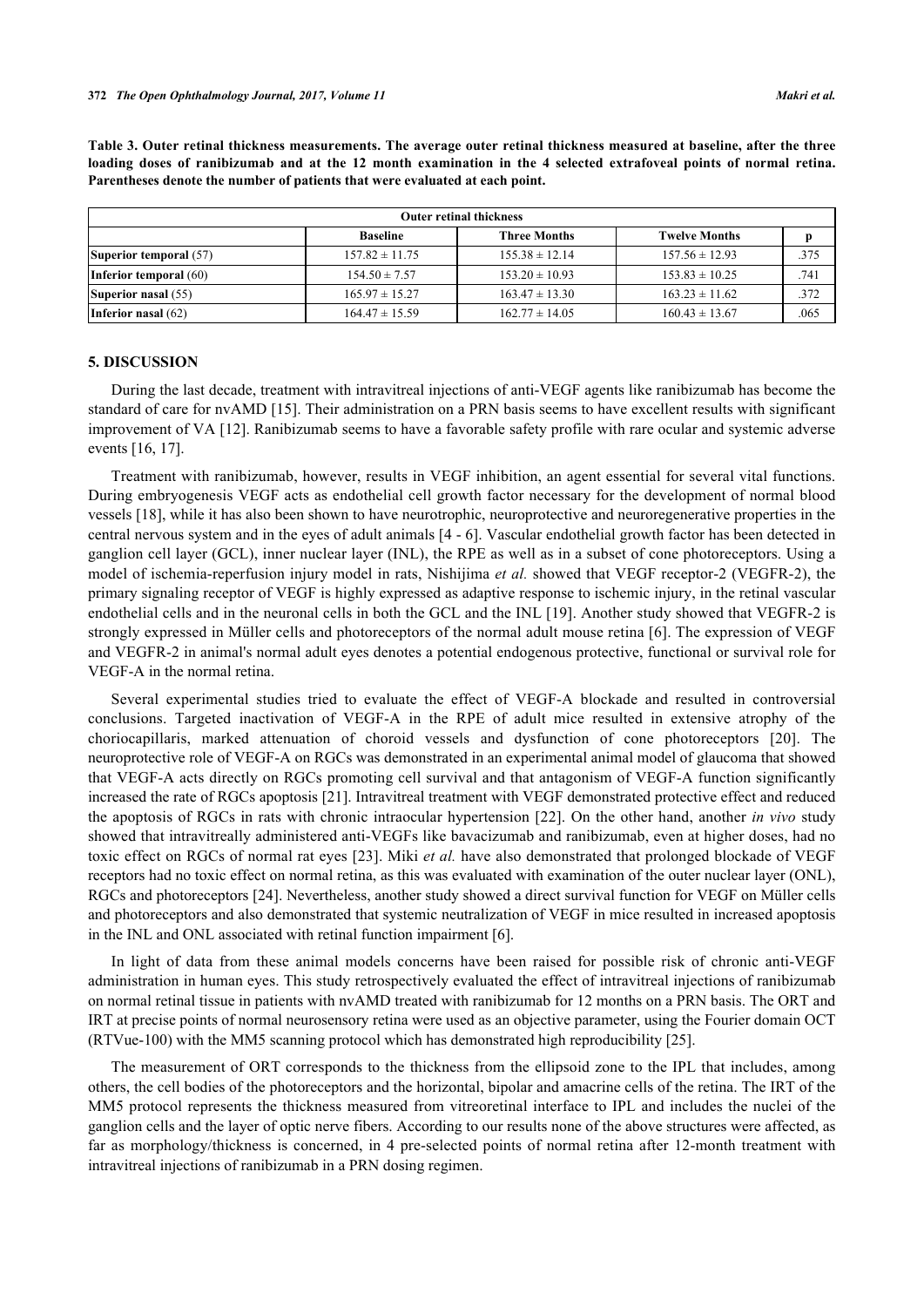To date, several clinical studies, with controversial results, tried to evaluate the safety of intravitreal ranibizumab injections in human eyes and to focus on the cumulative long-term risk of repeated ranibizumab injections in regard to normal human retina. A recent meta-analysis, that included 288 eyes with nvAMD treated with anti-VEGF injections administered on a PRN basis on non-glaucomatic patients, found no association between anti-VEGF injections and RNFL thickness changes [[11](#page-7-6)]. However, when two low-biased, nonrandomized, controlled prospective clinical trials including 71 eyes were examined separately it was found a significant association between repeated ranibizumab injections and the risk for RNFL thinning [[11\]](#page-7-6). A retrospective study by Saleh *et al.* that was not included in the abovementioned meta-analysis tried to evaluate the effects of administration of  $39 \pm 16$  anti-VEGF agents over a period of  $6.1 \pm 2.1$  years on the RNFL and GCL thickness in 16 glaucomatic patients with nvAMD [\[26\]](#page-8-2). The authors found no significant changes on mean RNFL thickness while the GCL thickness decreased significantly in correlation to the number of the administered intravitreal injections [[26](#page-8-2)]. Focused on RNFL and GCL thickness Beck *et al.* conducted a retrospective case series study with fellow-eye comparison in 38 patients with nvAMD administered a mean number of 31.5 anti-VEGF injections over a mean period of 45.3 months and found that the RGCL thickness decreased significantly compared to the noninjected fellow eye, while the decrease of the RNFL was not significant [\[27\]](#page-8-3). The safety of ranibizumab was examined electrophysiologically in 32 patients with nvAMD who underwent a mean of 4.09 of intravitreal injections of ranibizumab over a period of 12 months. The results from full field photopic electroretinogram showed that the function of the retinal neurons in the cone pathway, that is cone photoreceptors, cone bipolar cells, amacrine cells, and retinal ganglion cells of the entire retina, was not affected by repeated ranibizumab administration [\[28](#page-8-4)].

Our objective was to evaluate any possible toxic effect of intravitreal injections of ranibizumab on healthy retinal tissue. Precise points at the posterior pole, representative of normal retinal tissue, were selected and the thickness of their layers was used as indicator in order to evaluate any retinal toxicity of ranibizumab. Using the quantitative assessment of retinal thickness via the MM5 scan of the RTVue OCT we found that during the first year of PRN treatment for nvAMD with ranibizumab the retinal thickness of specific spots of normal retina was not affected significantly. It should also be pointed out that intravitreal injections of ranibizumab did not result in significant change in the IOP during the period of study, whereas transient IOP spikes after the intravitreal injection could not be excluded.

However, we have to admit that our study has certain methodological limitations like the retrospective study design, the relative small sample size and the lack of control group. Follow-up time of 12 months is certainly a short period to evaluate possible toxicity of ranibizumab on neurosensory retina and a study of a longer treatment period could have provided more solid conclusions. Furthermore, we could compare changes of the ORT and IRT in injected eyes to those in the untreated fellow eyes. We also recognize that it may be fairly difficult to obtain images of adequate quality in patients who present with poor VA. However, the majority of the patients included in the study had unilateral involvement with the other eye retaining satisfactory central vision allowing appropriate fixation and centration of the MM5 scan to the fovea, even with the use of the external fixation light. Moreover, we focused on isolated points in the retina and we used and compared examinations conducted at different visits. The OCT used lacks the implementation of an eye-tracking system that enables accurate and repeatable alignment of OCT images, a feature that would provide even more accurate results. Finally, utilizing the available technology of the specific SD OCT equipment we were not able to apply precise segmentation of retinal layers and to evaluate possible changes at each separate layer of the retina while we could not assess at all any morphological changes in the RPE.

# **CONCLUSION**

There still a lot of unanswered questions regarding the possible side-effects of long term inhibition of the VEGF in the human eye. Several experimental models have highlighted the neurotrophic effect of VEGF in the animal retina and pointed out the possible deleterious effects of chronic intravitreal treatments with anti-VEGF agents. Nevertheless, only a few studies have focused on the possible toxic effect of anti-VEGF agents on the normal human retina with conflicting data. We have examined patients with nvAMD and found that 1-year therapy with intravitreal injections of ranibizumab on a PRN basis does not appear to affect morphologically the normal human neurosensory retina. Welldesigned, prospective studies recruiting larger number of patients with longer follow-up time and probably utilizing OCT with precise segmentation are required to confirm our findings in order to draw safe conclusions regarding the long-term safety of anti-VEGF treatments for the normal retina.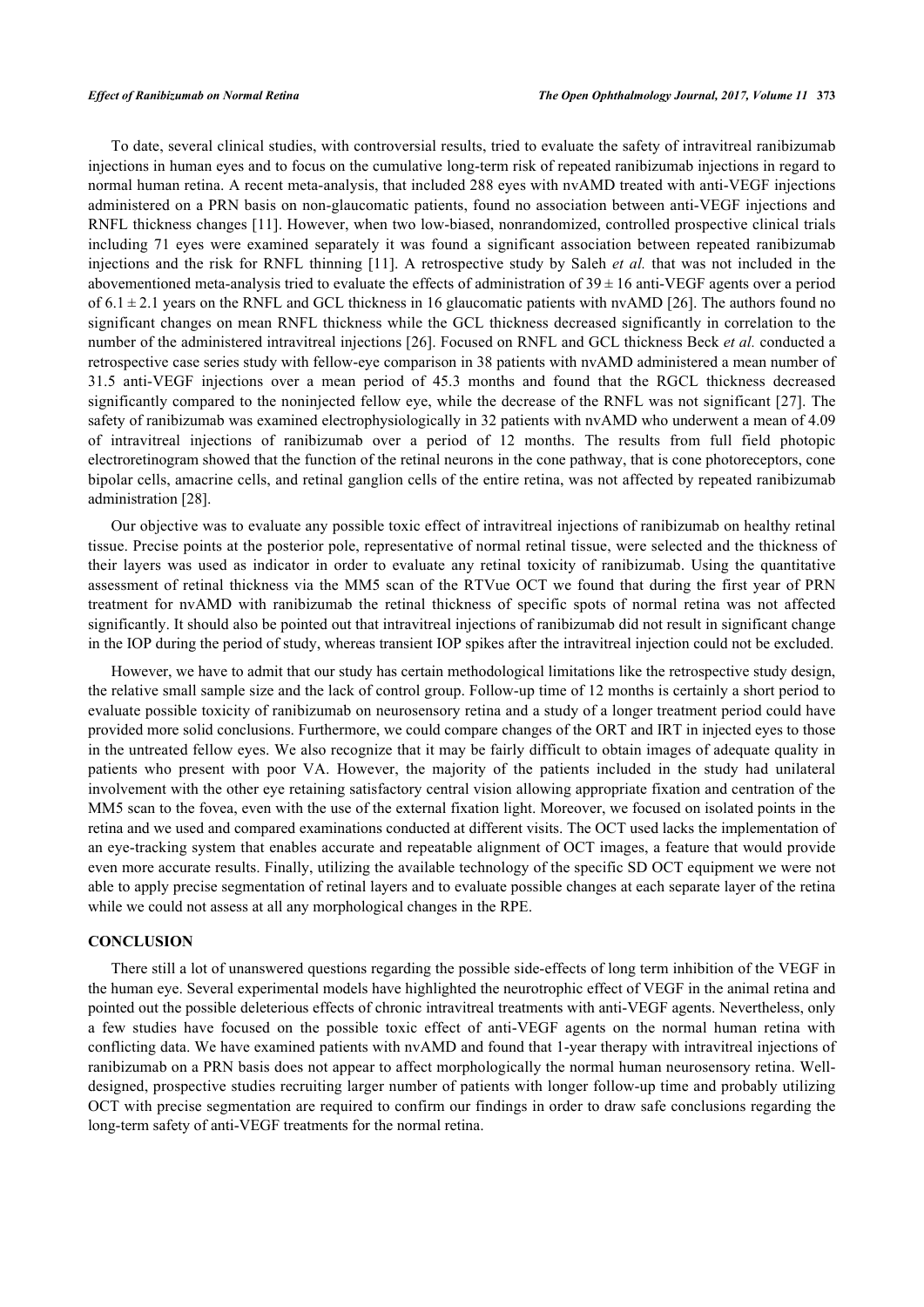| <b>AMD</b>  | $=$ | Age related macular degeneration             |
|-------------|-----|----------------------------------------------|
| <b>BCVA</b> | =   | Best corrected visual acuity                 |
| <b>CNV</b>  | =   | Choroidal neovascularization                 |
| GCL         | =   | Ganglion cell layer                          |
| IN          | $=$ | Inferior nasal                               |
| <b>INL</b>  | $=$ | Inner nuclear layer                          |
| <b>IOP</b>  | =   | Intraocular pressure                         |
| <b>IPL</b>  | $=$ | Inner plexiform layer                        |
| <b>IRT</b>  | =   | Inner retinal thickness                      |
| <b>IT</b>   | =   | Inferior temporal                            |
| logMAR      | =   | Logarithm of the minimum angle of resolution |
| nvAMD       | =   | Neovascular AMD                              |
| <b>OCT</b>  | $=$ | Optical coherence tomography                 |
| <b>ONL</b>  | $=$ | Outer nuclear layer                          |
| <b>ORT</b>  | =   | Outer retinal thickness                      |
| <b>PRN</b>  | $=$ | pro re nata                                  |
| RGCs        | =   | Retinal ganglion cells                       |
| <b>RNFL</b> | $=$ | Retinal nerve fiber layer                    |
| <b>RPE</b>  | =   | Retinal pigment epithelium                   |
| <b>SN</b>   | =   | Superior nasal                               |
| <b>ST</b>   | $=$ | Superior temporal                            |
| <b>VEGF</b> | =   | Vascular endothelial growth factor           |
| VEGFR-2     | $=$ | VEGF receptor-2                              |
|             |     |                                              |

# **LIST OF ABBREVIATIONS**

# **ETHICS APPROVAL AND CONSENT TO PARTICIPATE**

This is a single-center retrospective chart review of patients treated with intravitreal injections of ranibizumab for nvAMD in the medical retina division of the Department of Ophthalmology of the University Hospital of Patras. The Institutional Review Board of the University Hospital of Patras approved the study with a waiver of informed consent.

# **HUMAN AND ANIMAL RIGHTS**

No Animals/Humans were used for studies that are base of this research.

## **CONSENT FOR PUBLICATION**

Not applicable.

### **CONFLICT OF INTEREST**

The authors declare no conflict of interest, financial or otherwise.

## **ACKNOWLEDGEMENTS**

Declared none.

# **REFERENCES**

- <span id="page-6-0"></span>[1] Wong WL, Su X, Li X, *et al.* Global prevalence of age-related macular degeneration and disease burden projection for 2020 and 2040: A systematic review and meta-analysis. Lancet Glob Health 2014; 2(2): e106-16. [\[http://dx.doi.org/10.1016/S2214-109X\(13\)70145-1\]](http://dx.doi.org/10.1016/S2214-109X(13)70145-1) [PMID: [25104651](http://www.ncbi.nlm.nih.gov/pubmed/25104651)]
- <span id="page-6-1"></span>[2] Miller JW. VEGF: From Discovery to Therapy: The Champalimaud Award Lecture. Transl Vis Sci Technol 2016; 5(2): 9. [\[http://dx.doi.org/10.1167/tvst.5.2.9](http://dx.doi.org/10.1167/tvst.5.2.9)] [PMID: [26981331\]](http://www.ncbi.nlm.nih.gov/pubmed/26981331)
- <span id="page-6-2"></span>[3] Lucentis Summary of Product Characteristics. Available from: [http://www.ema.europa.eu/docs/en\\_GB/document\\_library /EPAR\\_-](http://www.ema.europa.eu/docs/en_GB/document_library/EPAR_-_Product_Information/human/000715/WC500043546.pdf) [\\_Product\\_Information/human/000715/WC500043546.pdf.](http://www.ema.europa.eu/docs/en_GB/document_library/EPAR_-_Product_Information/human/000715/WC500043546.pdf) Accessed July 23, 2017.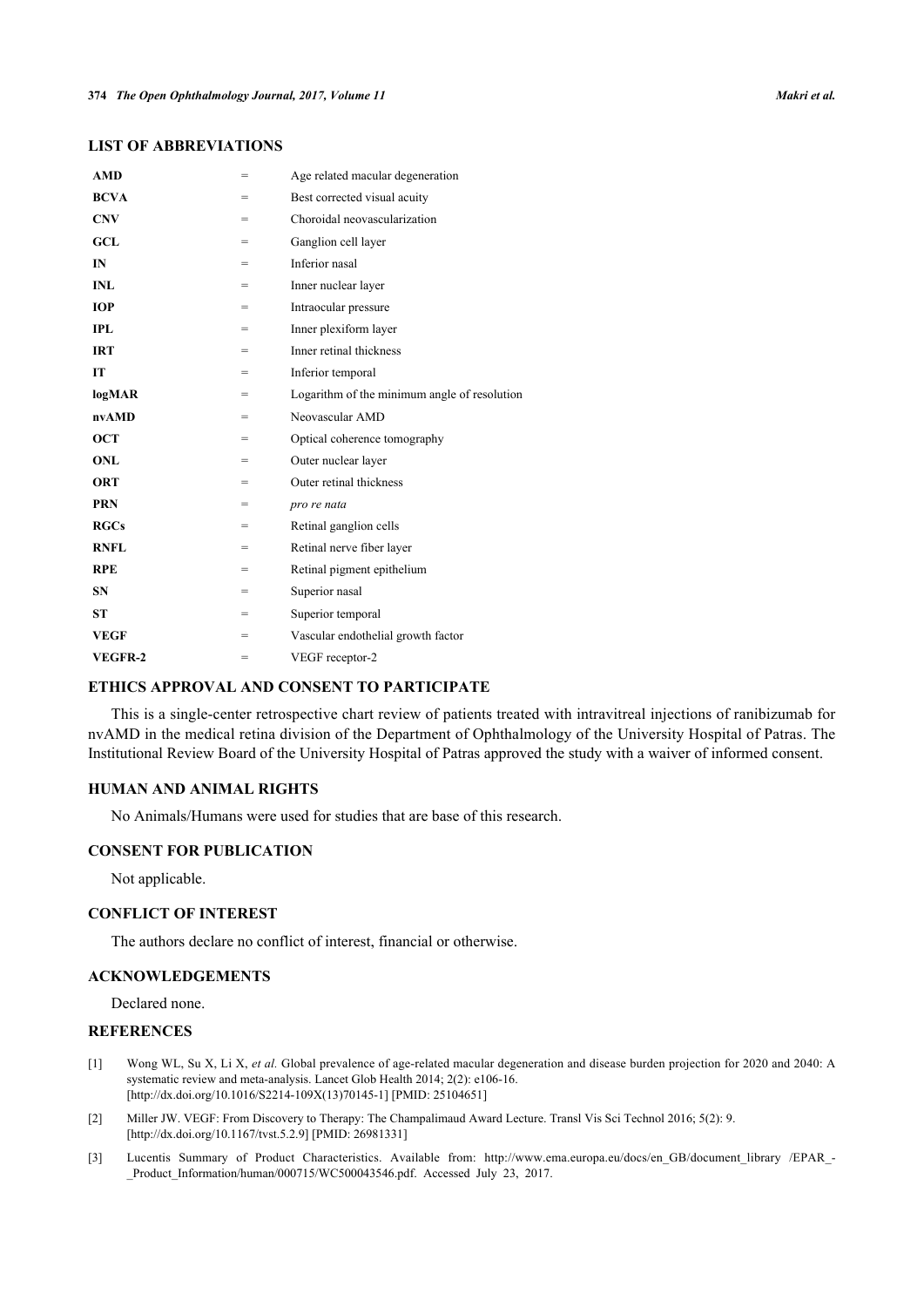- <span id="page-7-0"></span>[4] Böcker-Meffert S, Rosenstiel P, Röhl C, *et al.* Erythropoietin and VEGF promote neural outgrowth from retinal explants in postnatal rats. Invest Ophthalmol Vis Sci 2002; 43(6): 2021-6. [PMID: [12037014\]](http://www.ncbi.nlm.nih.gov/pubmed/12037014)
- [5] Sondell M, Sundler F, Kanje M. Vascular endothelial growth factor is a neurotrophic factor which stimulates axonal outgrowth through the flk-1 receptor. Eur J Neurosci 2000; 12(12): 4243-54. [\[http://dx.doi.org/10.1046/j.0953-816X.2000.01326.x](http://dx.doi.org/10.1046/j.0953-816X.2000.01326.x)] [PMID: [11122336](http://www.ncbi.nlm.nih.gov/pubmed/11122336)]
- <span id="page-7-1"></span>[6] Saint-Geniez M, Maharaj AS, Walshe TE, *et al.* Endogenous VEGF is required for visual function: Evidence for a survival role on müller cells and photoreceptors. PLoS One 2008; 3(11): e3554. [\[http://dx.doi.org/10.1371/journal.pone.0003554](http://dx.doi.org/10.1371/journal.pone.0003554)] [PMID: [18978936\]](http://www.ncbi.nlm.nih.gov/pubmed/18978936)
- <span id="page-7-2"></span>[7] Rosenfeld PJ, Shapiro H, Tuomi L, Webster M, Elledge J, Blodi B. Characteristics of patients losing vision after 2 years of monthly dosing in the phase III ranibizumab clinical trials. Ophthalmology 2011; 118(3): 523-30. [\[http://dx.doi.org/10.1016/j.ophtha.2010.07.011\]](http://dx.doi.org/10.1016/j.ophtha.2010.07.011) [PMID: [20920825](http://www.ncbi.nlm.nih.gov/pubmed/20920825)]
- <span id="page-7-3"></span>[8] Horsley MB, Mandava N, Maycotte MA, Kahook MY. Retinal nerve fiber layer thickness in patients receiving chronic anti-vascular endothelial growth factor therapy. Am J Ophthalmol 2010; 150(4): 558-561.e1. [\[http://dx.doi.org/10.1016/j.ajo.2010.04.029\]](http://dx.doi.org/10.1016/j.ajo.2010.04.029) [PMID: [20643396](http://www.ncbi.nlm.nih.gov/pubmed/20643396)]
- <span id="page-7-4"></span>[9] Demirel S, Batioğlu F, Özmert E, Erenler F. The effect of multiple injections of ranibizumab on retinal nerve fiber layer thickness in patients with age-related macular degeneration. Curr Eye Res 2015; 40(1): 87-92. [\[http://dx.doi.org/10.3109/02713683.2014.917190\]](http://dx.doi.org/10.3109/02713683.2014.917190) [PMID: [24871814](http://www.ncbi.nlm.nih.gov/pubmed/24871814)]
- <span id="page-7-5"></span>[10] Martinez-de-la-Casa JM, Ruiz-Calvo A, Saenz-Frances F, *et al.* Retinal nerve fiber layer thickness changes in patients with age-related macular degeneration treated with intravitreal ranibizumab. Invest Ophthalmol Vis Sci 2012; 53(10): 6214-8. [\[http://dx.doi.org/10.1167/iovs.12-9875\]](http://dx.doi.org/10.1167/iovs.12-9875) [PMID: [22915037](http://www.ncbi.nlm.nih.gov/pubmed/22915037)]
- <span id="page-7-6"></span>[11] Shin HJ, Kim SN, Chung H, Kim TE, Kim HC. Intravitreal anti-vascular endothelial growth factor therapy and retinal nerve fiber layer loss in eyes with age-related macular degeneration: A meta-analysis. Invest Ophthalmol Vis Sci 2016; 57(4): 1798-806. [\[http://dx.doi.org/10.1167/iovs.15-18404\]](http://dx.doi.org/10.1167/iovs.15-18404) [PMID: [27077733](http://www.ncbi.nlm.nih.gov/pubmed/27077733)]
- <span id="page-7-7"></span>[12] Martin DF, Maguire MG, Ying GS, Grunwald JE, Fine SL, Jaffe GJ. Ranibizumab and bevacizumab for neovascular age-related macular degeneration. N Engl J Med 2011; 364(20): 1897-908. [\[http://dx.doi.org/10.1056/NEJMoa1102673](http://dx.doi.org/10.1056/NEJMoa1102673)] [PMID: [21526923\]](http://www.ncbi.nlm.nih.gov/pubmed/21526923)
- [13] RTVue-100 Fourier-domain OCT User's Manual. Available from: [http://www.premedpharma.hu/ftp/termekek-szemeszet/](http://www.premedpharma.hu/ftp/termekek-szemeszet/RTVue-100/RTVue-Users-Manual-Rev-3.pdf) [RTVue-100/RTVue-Users-Manual-Rev-3.pdf](http://www.premedpharma.hu/ftp/termekek-szemeszet/RTVue-100/RTVue-Users-Manual-Rev-3.pdf) Accessed May 15, 2016
- [14] Clinical Experience With Fourier-domain OCT. Available from: [http://bmctoday.net/retinatoday/2008/05/ article.asp?f=0508\\_15.php.](http://bmctoday.net/retinatoday/2008/05/article.asp?f=0508_15.php) Accessed May 15, 2016
- <span id="page-7-8"></span>[15] Avery RL, Bakri SJ, Blumenkranz MS, *et al.* Intravitreal injection technique and monitoring: Updated guidelines of an expert panel. Retina 2014; 34(Suppl. 12): S1-S18. [\[http://dx.doi.org/10.1097/IAE.0000000000000399](http://dx.doi.org/10.1097/IAE.0000000000000399)] [PMID: [25489719\]](http://www.ncbi.nlm.nih.gov/pubmed/25489719)
- <span id="page-7-9"></span>[16] Silva R, Axer-Siegel R, Eldem B, *et al.* The SECURE study: Long-term safety of ranibizumab 0.5 mg in neovascular age-related macular degeneration. Ophthalmology 2013; 120(1): 130-9. [\[http://dx.doi.org/10.1016/j.ophtha.2012.07.026\]](http://dx.doi.org/10.1016/j.ophtha.2012.07.026) [PMID: [23021093](http://www.ncbi.nlm.nih.gov/pubmed/23021093)]
- <span id="page-7-10"></span>[17] Holz FG, Bandello F, Gillies M, *et al.* Safety of ranibizumab in routine clinical practice: 1-year retrospective pooled analysis of four European neovascular AMD registries within the LUMINOUS programme. Br J Ophthalmol 2013; 97(9): 1161-7. [\[http://dx.doi.org/10.1136/bjophthalmol-2013-303232\]](http://dx.doi.org/10.1136/bjophthalmol-2013-303232) [PMID: [23850682](http://www.ncbi.nlm.nih.gov/pubmed/23850682)]
- <span id="page-7-11"></span>[18] Carmeliet P, Ferreira V, Breier G, *et al.* Abnormal blood vessel development and lethality in embryos lacking a single VEGF allele. Nature 1996; 380(6573): 435-9. [\[http://dx.doi.org/10.1038/380435a0](http://dx.doi.org/10.1038/380435a0)] [PMID: [8602241\]](http://www.ncbi.nlm.nih.gov/pubmed/8602241)
- <span id="page-7-12"></span>[19] Nishijima K, Ng YS, Zhong L, *et al.* Vascular endothelial growth factor-A is a survival factor for retinal neurons and a critical neuroprotectant during the adaptive response to ischemic injury. Am J Pathol 2007; 171(1): 53-67. [\[http://dx.doi.org/10.2353/ajpath.2007.061237](http://dx.doi.org/10.2353/ajpath.2007.061237)] [PMID: [17591953\]](http://www.ncbi.nlm.nih.gov/pubmed/17591953)
- <span id="page-7-13"></span>[20] Kurihara T, Westenskow PD, Bravo S, Aguilar E, Friedlander M. Targeted deletion of Vegfa in adult mice induces vision loss. J Clin Invest 2012; 122(11): 4213-7. [\[http://dx.doi.org/10.1172/JCI65157\]](http://dx.doi.org/10.1172/JCI65157) [PMID: [23093773](http://www.ncbi.nlm.nih.gov/pubmed/23093773)]
- <span id="page-7-14"></span>[21] Foxton RH, Finkelstein A, Vijay S, *et al.* VEGF-A is necessary and sufficient for retinal neuroprotection in models of experimental glaucoma. Am J Pathol 2013; 182(4): 1379-90. [\[http://dx.doi.org/10.1016/j.ajpath.2012.12.032\]](http://dx.doi.org/10.1016/j.ajpath.2012.12.032) [PMID: [23416159](http://www.ncbi.nlm.nih.gov/pubmed/23416159)]
- <span id="page-7-15"></span>[22] Lv B, Wang R, Gao X, Dong X, Ji X. Effect of vascular endothelial growth factor on retinal ganglion cells of rats with chronic intraocular hypertension. Int J Clin Exp Pathol 2014; 7(9): 5717-24. [PMID: [25337213\]](http://www.ncbi.nlm.nih.gov/pubmed/25337213)
- <span id="page-7-16"></span>[23] Thaler S, Fiedorowicz M, Choragiewicz TJ, *et al.* Toxicity testing of the VEGF inhibitors bevacizumab, ranibizumab and pegaptanib in rats both with and without prior retinal ganglion cell damage. Acta Ophthalmol 2010; 88(5): e170-6.